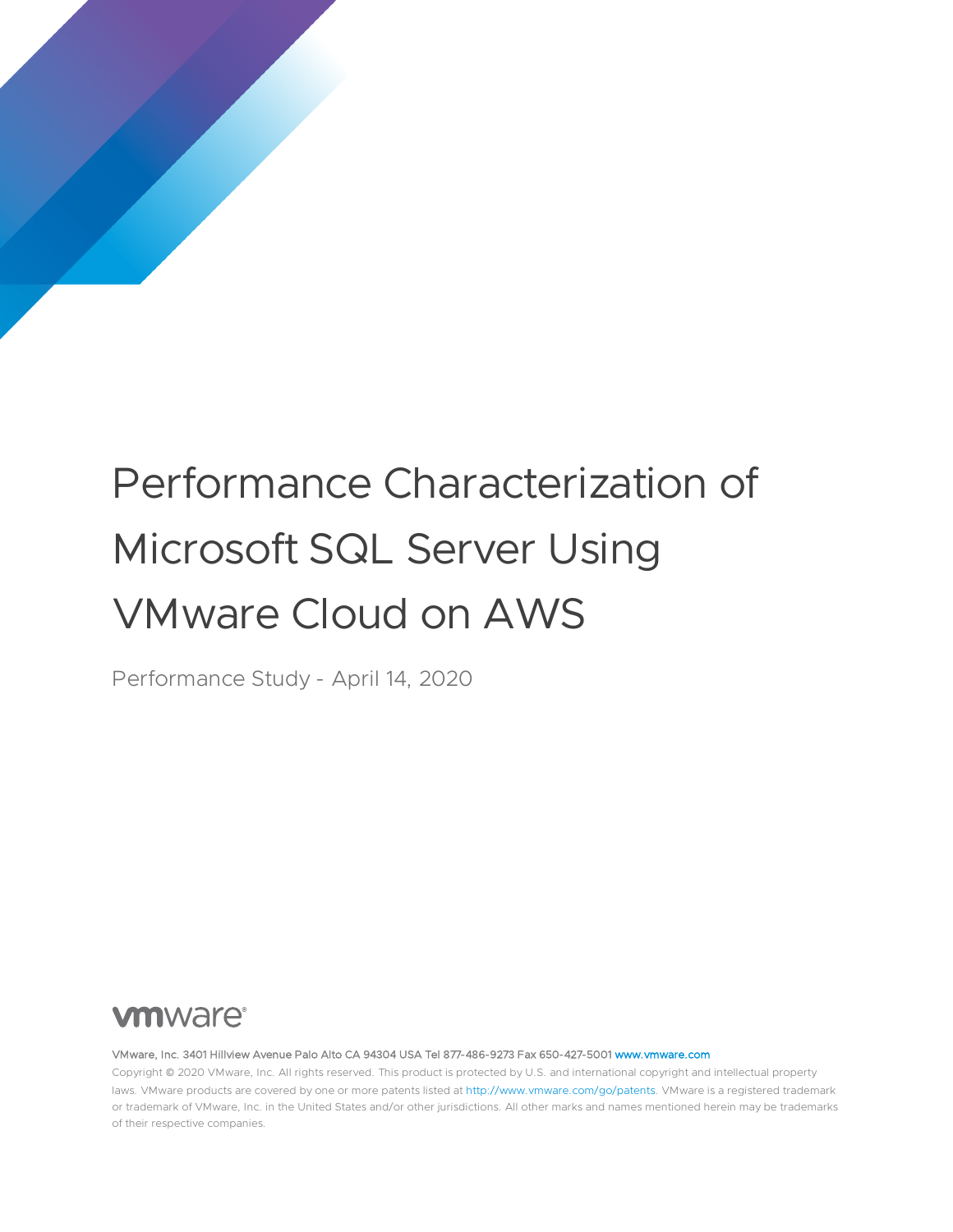# **Table of Contents**

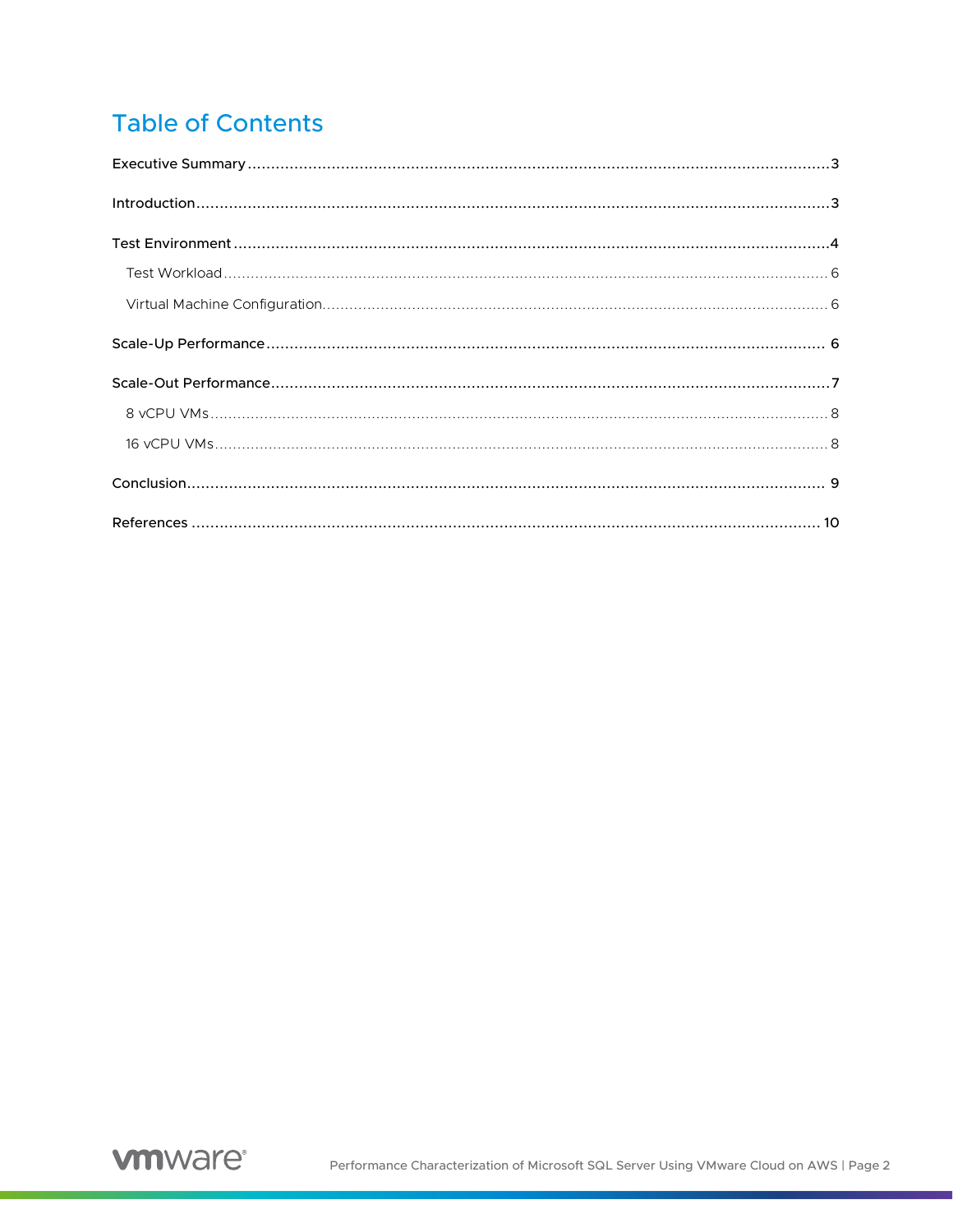## <span id="page-2-0"></span>Executive Summary

VMware Cloud™ on AWS brings VMware's enterprise software-defined data center (SDDC) to the AWS Cloud. It enables customers to easily migrate their existing virtual infrastructures to seamlessly run their business-critical applications like SQL Server, in the cloud, using the same VMware vSphere® environment that they have traditionally used on-premises.

The purpose of this paper is to answer a question that many customers have today: how do workloads that have traditionally been run in an on-premises infrastructure perform when transitioned to the cloud? The benchmark results show the answer is SQL Server continues to perform great within a VMware Cloud environment, for both small and large OLTP database VMs/workloads.

## <span id="page-2-1"></span>Introduction

VMware Cloud on AWS, powered by VMware Cloud Foundation™, integrates VMware flagship compute, storage, and network virtualization products—VMware vSphere, VMware vSAN™, and VMware NSX®—along with VMware vCenter Server® management. It optimizes them to run on elastic, bare-metal AWS infrastructure. With the same architecture and operational experience on premises and in the cloud, IT teams can now get instant business value via the AWS and VMware hybrid cloud experience.

The VMware Cloud on AWS solution enables customers to have the flexibility to treat their private cloud and public cloud as equal partners and to easily transfer workloads between them—for example, to move applications from DevTest to production or burst capacity. Users can leverage the global AWS footprint while getting the benefits of elastically scalable SDDC clusters, a single bill from VMware for its tightly integrated software plus AWS infrastructure, and on-demand or subscription services. For more information, visit our [VMware Cloud on AWS Resources](https://cloud.vmware.com/vmc-aws/resources) [\[1\]](#page-9-1) page.

VMware vSphere, regardless of whether it is on-premises or in the VMware Cloud, provides an ideal platform for business-critical applications, including databases, ERP systems, email servers, and emerging technologies such as Hadoop. A full discussion of the benefits is included in the whitepaper ["Virtualizing](http://www.vmware.com/files/pdf/solutions/VMware-Virtualizing-Business-Critical-Apps-on-VMware_en-wp.pdf)  [Business-Critical Applications on vSphere](http://www.vmware.com/files/pdf/solutions/VMware-Virtualizing-Business-Critical-Apps-on-VMware_en-wp.pdf) [\[2\]](#page-9-2)."

A business-critical application that is often run on vSphere today is Microsoft SQL Server, which is "one of the most widely deployed database platforms in the world, with many organizations having dozens or even hundreds of instances deployed in their environments [\[2\]](#page-9-2)." Consolidating these deployments onto modern multi-socket, multi-core, multi-threaded server hardware as virtual machines on vSphere is an effective solution.

VMware Cloud on AWS is ideal for customers looking to migrate their SQL databases to the public cloud or extend the capacity of their data centers for existing applications that leverage SQL Server.

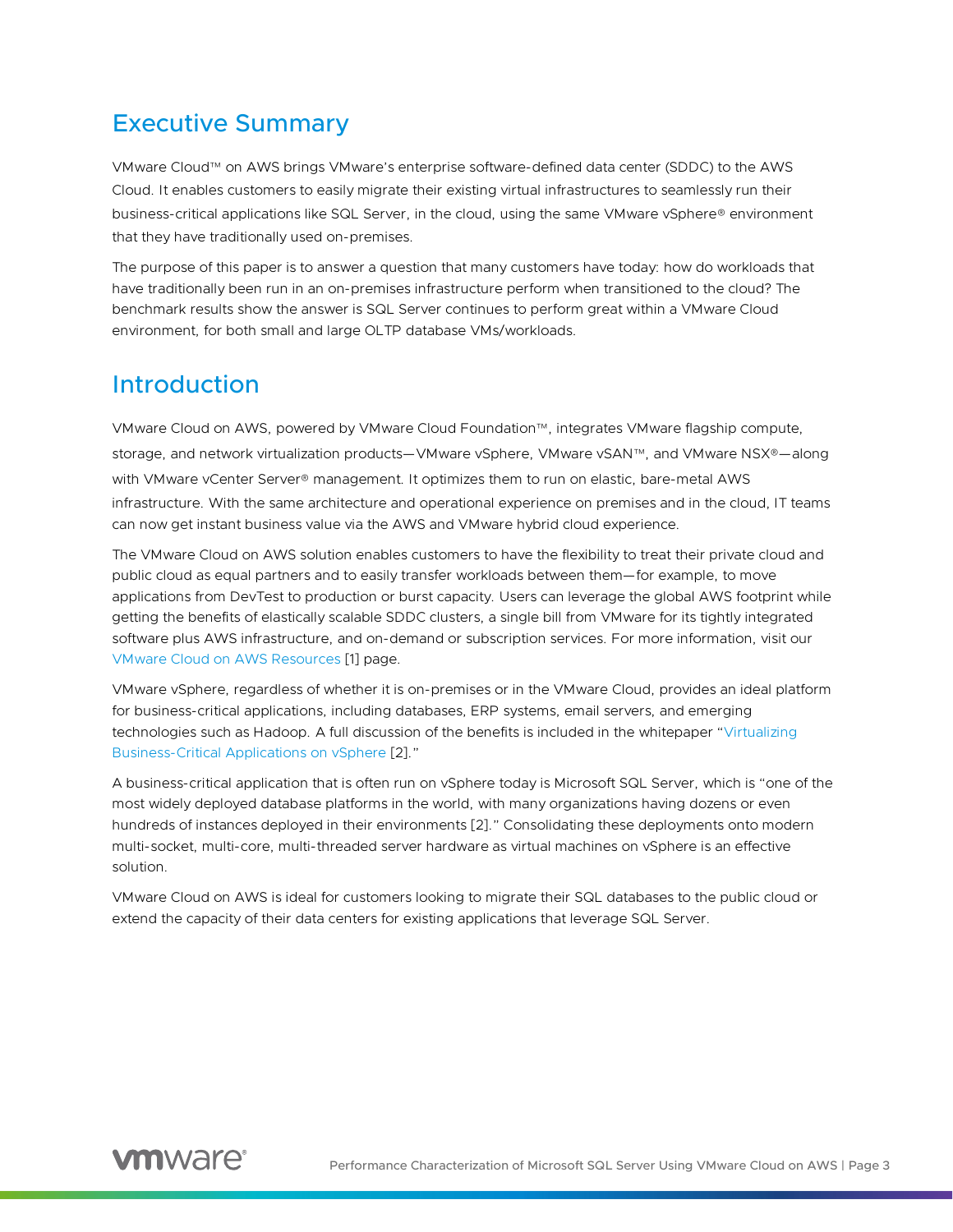## <span id="page-3-0"></span>Test Environment

For our tests, we deployed a three-server software-defined data center (SDDC) from our VMware Cloud on AWS portal.

The servers of the SDDC used Intel Xeon E5 2686 v4 processors with 18 cores running at 2.30 GHz with 512 GB of RAM. (Figure 1).

| vSphere Client<br>Menu $\vee$<br><b>vm</b>                                                                                                                                                                                                                | $\bigcup$ Search in all environments                                                                                                                                                                                                                                          | C               | ℗<br>$\checkmark$<br>cloudadmin@                                               |
|-----------------------------------------------------------------------------------------------------------------------------------------------------------------------------------------------------------------------------------------------------------|-------------------------------------------------------------------------------------------------------------------------------------------------------------------------------------------------------------------------------------------------------------------------------|-----------------|--------------------------------------------------------------------------------|
| $\overline{\mathcal{Q}}$<br>n<br>팀<br>⋻                                                                                                                                                                                                                   | 10.94.24.68<br>ACTIONS <sub>V</sub><br>П                                                                                                                                                                                                                                      |                 |                                                                                |
| $\vee$ <sup>1</sup> / <sub>1</sub> vcenter.sddc-44-226-144-118.vmware                                                                                                                                                                                     | Monitor<br>Configure<br>Permissions<br><b>VMs</b><br>Summary<br><b>Datastores</b>                                                                                                                                                                                             | <b>Networks</b> | Updates                                                                        |
| $\vee$ <b>in</b> SDDC-Datacenter<br>$\vee$ $\Box$ Cluster-1<br>10.94.24.68<br>$\Box$ 10.94.24.69<br>□ 10.94.24.70<br>> @ Compute-ResourcePool<br>A Mgmt-ResourcePool<br>$\triangleright$ $\ominus$ Performance-Oracle<br>$\vee$ $\ominus$ Performance-SQL | Hypervisor:<br>VMware ESXi, 7.0.0, 15423985<br>Amazon EC2 i3.metal<br>Model:<br>Processor Type:<br>Intel(R) Xeon(R) CPU E5-2686 v4 @ 2.30GHz<br><b>Logical Processors:</b><br>36<br>NICs:<br><b>Virtual Machines:</b><br>20<br>State:<br>Connected<br>Uptime:<br>41 days<br>曡 |                 | CPU<br>Used: 10.1 GHz<br>Memory<br>Used: 137.1 GB<br>Storage<br>Used: 12.64 TB |
| W2K19Client<br><b>N</b> W2K19SQL1                                                                                                                                                                                                                         | Configuration<br>Hardware<br>$\wedge$                                                                                                                                                                                                                                         |                 |                                                                                |
| <b>N</b> W2K19SQL10<br><b>N</b> W2K19SQL11                                                                                                                                                                                                                | Manufacturer<br>Amazon EC2<br><b>Related Objects</b>                                                                                                                                                                                                                          |                 |                                                                                |
| H W2K19SQL12                                                                                                                                                                                                                                              | Model<br>Amazon EC2 i3.metal                                                                                                                                                                                                                                                  |                 |                                                                                |
| Ht W2K19SQL2<br><b>N</b> W2K19SQL3                                                                                                                                                                                                                        | Cluster<br>36 CPUs x 2.3 GHz<br><b>CPU</b><br>$\rightarrow$                                                                                                                                                                                                                   |                 | <b>D</b> Cluster-1                                                             |
| <b>N</b> W2K19SQL4<br>$\checkmark$                                                                                                                                                                                                                        | $\frac{1}{2}$ 137.1 GB / 511.86 GB<br>Memory                                                                                                                                                                                                                                  |                 |                                                                                |

Figure 1. Screenshot of the test environment

On VMware Cloud for AWS, vSAN is used for the storage. It used the 8 NVMe devices that were in each of the three servers. Each NVMe had a capacity of 1.7 TB, so the entire cluster had 24 NVMe devices and a total raw capacity of approximately 31 TB (Figure 2). Deduplication and compression features of vSAN are enabled on VMware Cloud on AWS which will provide additional effective capacity. As part of the automatic deployment, management and workload datastores are created. The management datastore is for things like the vCenter and NSX-related VMs. The workload datastore is where all the VMs that are created or migrated into the environment are stored. This is where all the SQL Server database VMs that were created for these tests were stored.

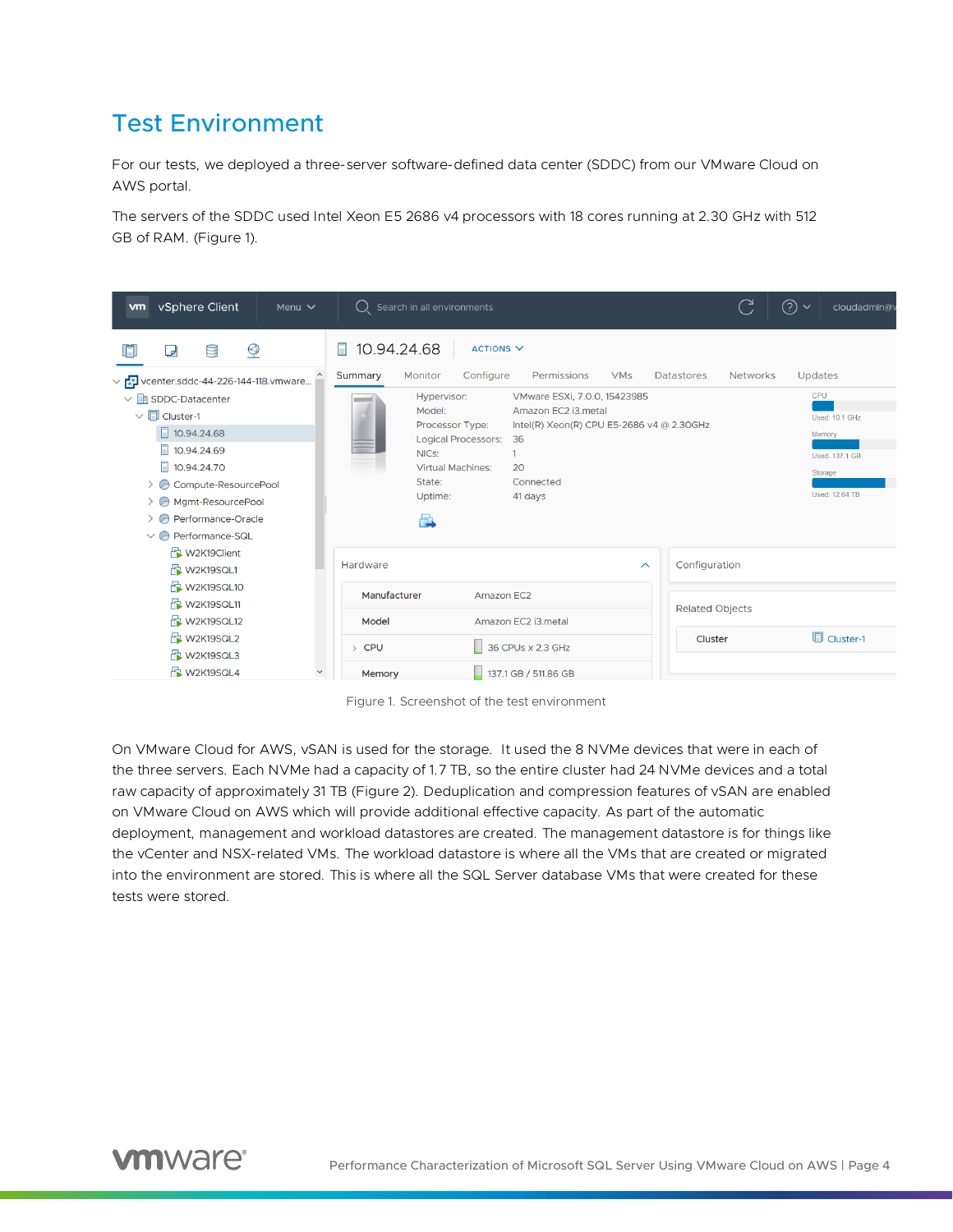

Figure 2. Screenshot of workload datastore configuration

Figure 3 shows a four node SDDC on AWS and its major components. We configured only the VMs that comprised the SQL Server database and load driver. The rest of the components and configuration were done automatically as part of the deployment from the VMware Cloud on AWS portal.



Figure 3. Cloud testbed configuration

**vm**ware<sup>®</sup>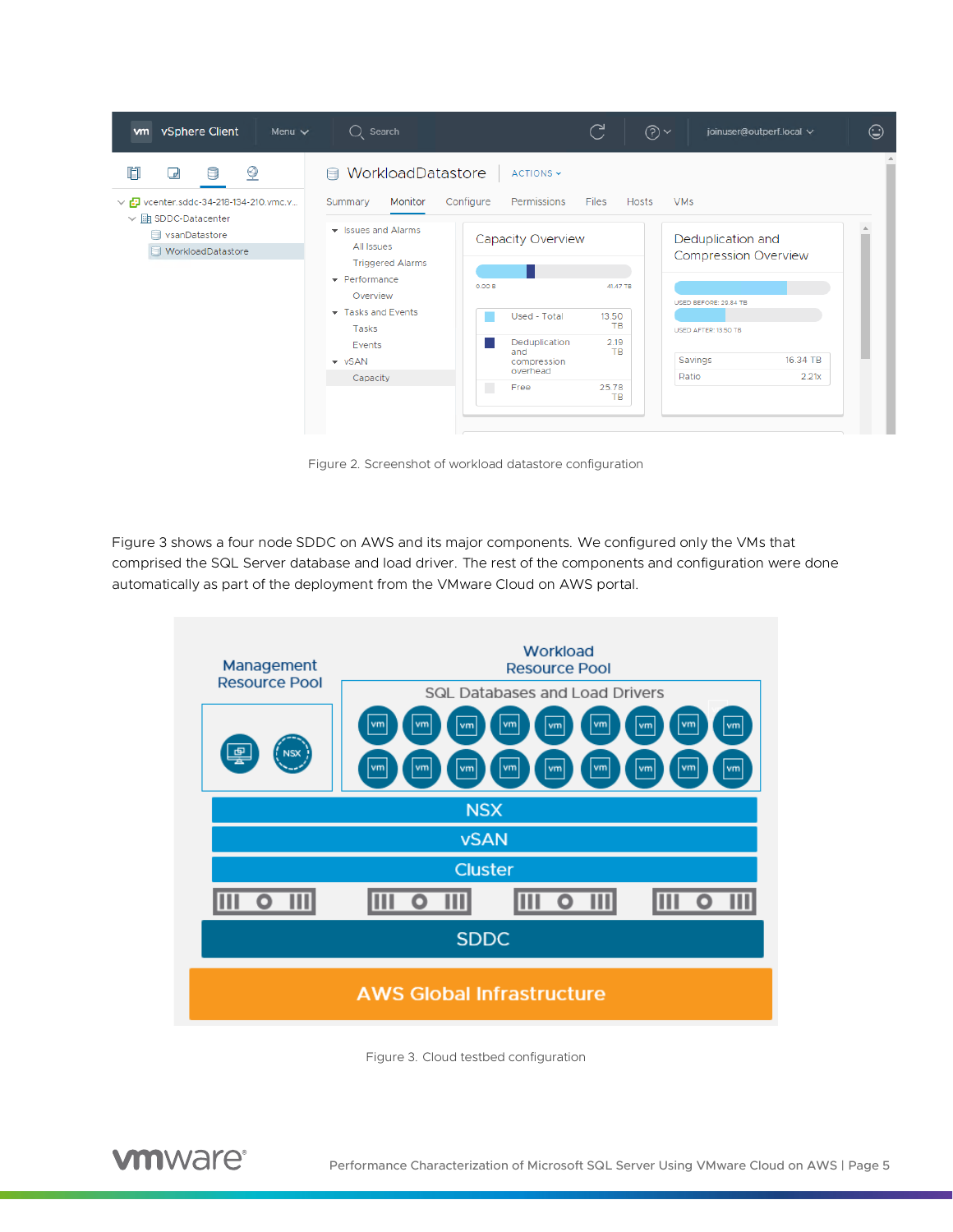#### <span id="page-5-0"></span>Test Workload

We used the workload from the open-source benchmark [DVD Store 3](http://www.github.com/dvdstore/ds3) [\[3\]](#page-9-3). DVD Store simulates an online store that allows customers to log on, search for DVDs, read reviews from other customers, rate the helpfulness of reviews, and purchase DVDs. DVD Store uses many common database features to support these operations, including tables, indexes, triggers, stored procedures, transactions, foreign keys, simple queries, and complex multi-join queries. The benchmark includes a client program that generates load against the database by simulating the actions of users on the site. Each simulated user thread does the full set of steps for a user from logon through purchase. The workload reports throughput in orders per minute (OPM).

For each test configuration, the number of user threads was increased with each iteration until the throughput reached its maximum level. We observed the maximum throughput corresponded to a host CPU utilization of between 90 and 99 percent.

DVD Store 3 allows for any size database to be created. For these tests, a 70 GB database was used for each SQL Server instance. Each VM ran four separate database instances, resulting in a total on-disk database size of 280 GB.

It is important to note that while DVD Store can be tested with a variety of database servers (SQL Server, Oracle, MySQL, and PostgreSQL), the performance results are not directly comparable.

#### <span id="page-5-1"></span>Virtual Machine Configuration

Windows Server 2019 was installed as the guest operating system (OS) for all of the VMs we tested (both the load-driving client VM and the database servers). SQL Server 2019 Enterprise Edition was the database engine used within all database server VMs. We adhered to the [Best Practices Guide for Microsoft SQL Server](https://www.vmware.com/content/dam/digitalmarketing/vmware/en/pdf/solutions/sql-server-on-vmware-best-practices-guide.pdf) [\[4\]](#page-9-4), and do not have any specific additional caveats for deploying SQL Server within VMware Cloud on AWS.

The database servers were configured with 128 GB of RAM, while the number of vCPUs varied depending on the test. We configured the load driver VM with 10 virtual CPUs (vCPUs) and 32 GB of virtual RAM.

The VMs used the VMXNET3 virtual network adapter and paravirtual SCSI (PVSCSI) adapters. We assigned data and log disks to separate PVSCSI adapters.

## <span id="page-5-2"></span>Scale-Up Performance

Scale-up performance tests used a VM configured with 8 vCPUs, then 16 vCPUs, and finally 32 vCPUs. A separate VM running the DVD Store driver, generated the load. The load-driver VM and the SQL Server database VM both ran in VMware Cloud on AWS, but they were on different physical hosts in that cloud.

The 8 vCPU VM achieved approximately 12,000 OPM, while the 16 vCPU VM achieved approximately 24,000 OPM, indicating that doubling the virtual CPUs resulted in double the database performance. Increasing the virtual CPUs to 32 resulted in just over 45,000 OPM, which while not quite another doubling of performance, still indicates very good scaling (Figure 4).

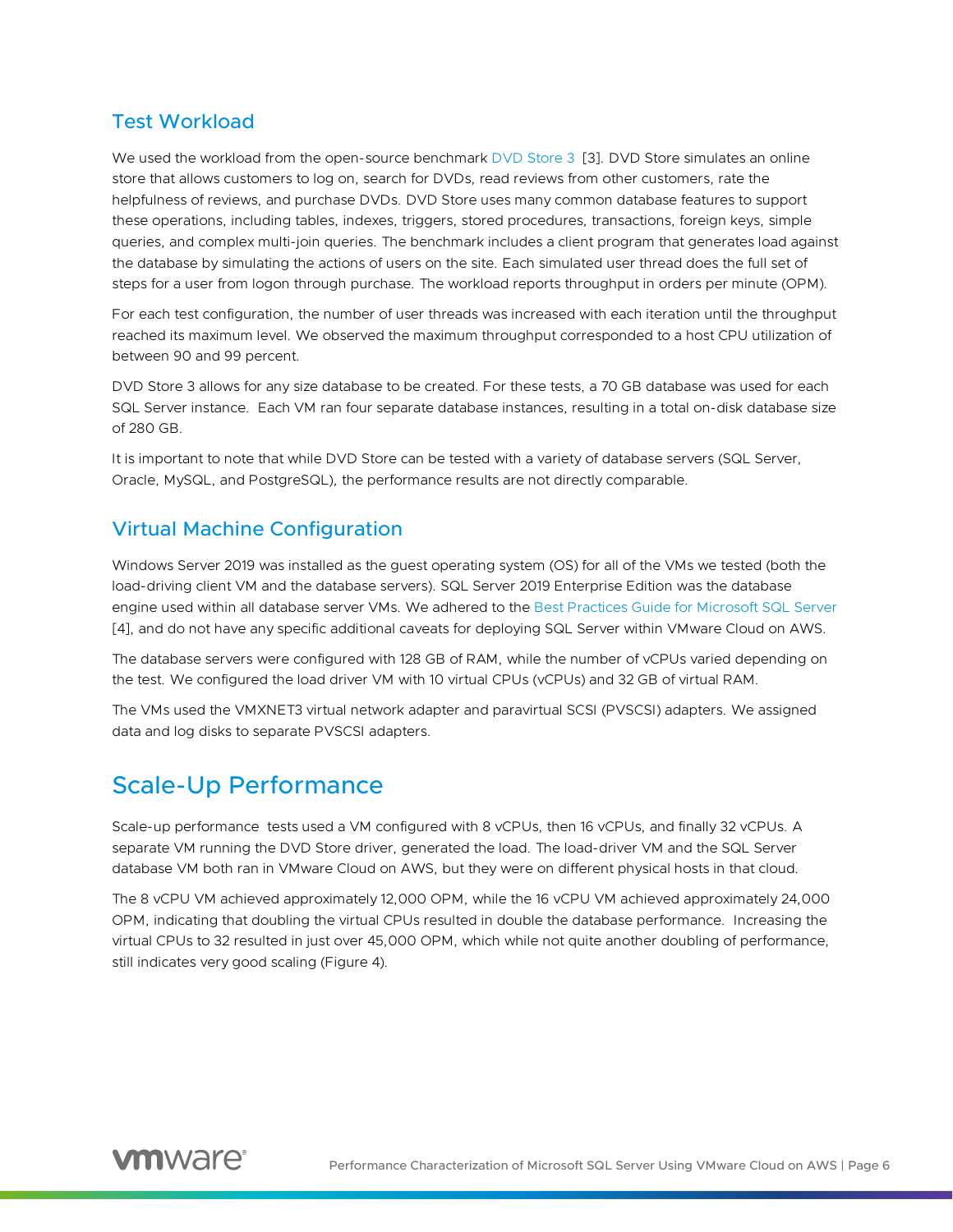

Figure 4. SQL Server Scale-Up Performance (adding processors)

## <span id="page-6-0"></span>Scale-Out Performance

Another way to measure performance is with multiple VMs running at the same time, which is known as scaleout performance. The setup is the same as the previous, single VM scale-up tests, but the workload driver system now spreads the worker threads across a number of target SQL Server database VMs simultaneously. The database VMs are spread out across the cluster, based on the best load balancing as determined by vSphere's Distributed Resource Scheduling (DRS). The total number of OPM achieved across all the SQL Server database VMs is then reported for each set of VMs.

Currently, VMware Cloud on AWS supports up to 16 hosts per cluster and up to 10 clusters per SDDC. In these tests, we used one cluster with only 3 hosts in our SDDC. The performance of the scale-out tests is largely due to the number of hosts. If more hosts were added to the SDDC, then more VMs could be run and the total amount of throughput achieved would be higher. An SDDC with more physical hosts would be capable of achieving higher scale-out performance than what we measured with the 3 host SDDC for these tests.

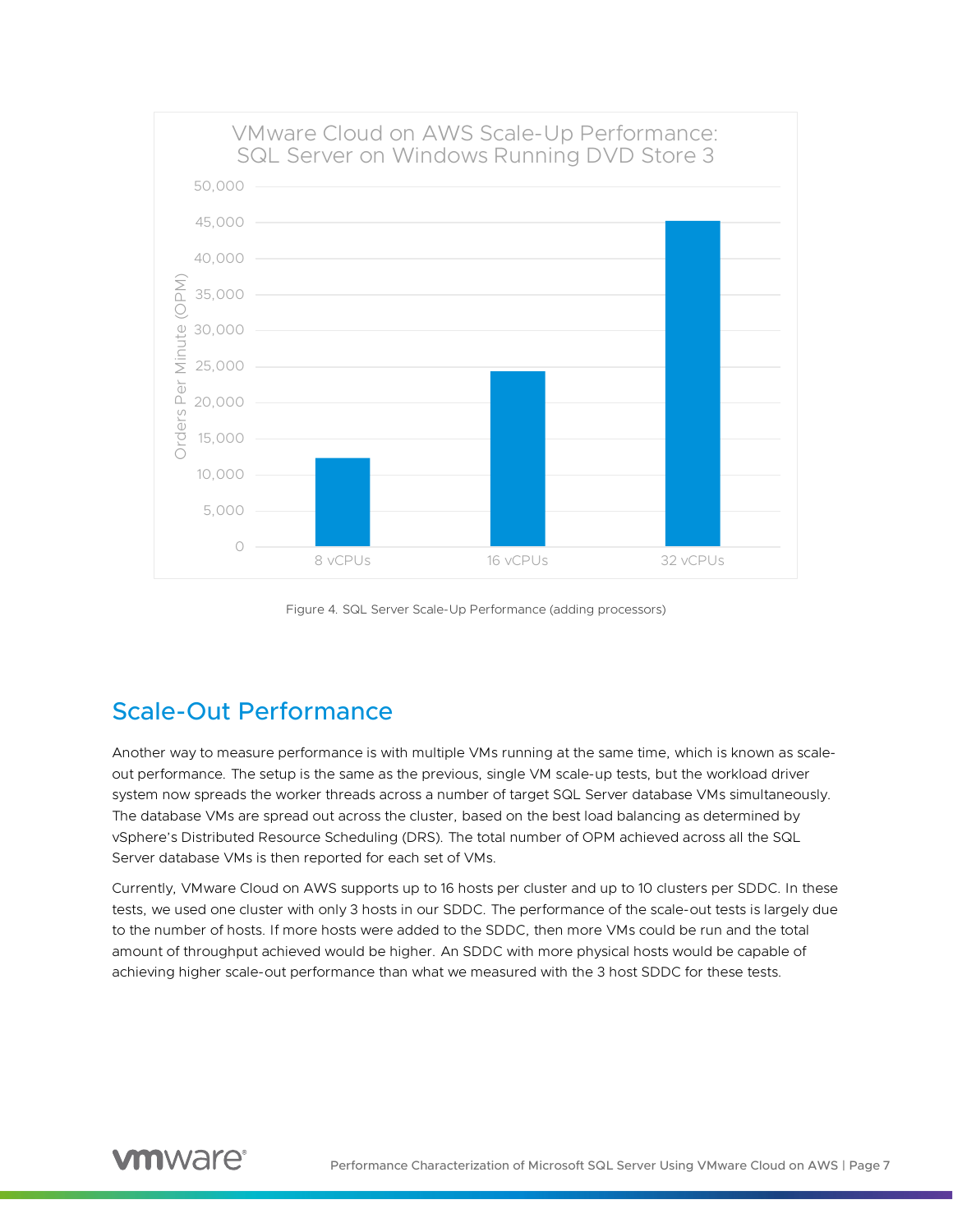#### <span id="page-7-0"></span>8 vCPU VMs

We performed the first set of tests with 8 vCPU VMs. We increased the number of VMs up to the maximum that successfully ran, which, in this case, was 12.

The scaling, as measured in throughput, from 1 to 12 VMs is good, starting at 12,000 and peaking at 120,000 OPM (Figure 5).





#### <span id="page-7-1"></span>16 vCPU VMs

The next test case used 16 vCPU VMs in a scale-out test scenario. Each processor in the physical servers that were used for the SDDC had 18 cores. The 16 vCPU test case dealt with VMs that were just two cores smaller than the NUMA node size of the physical server.

In this round of tests, the scaling remains strong up through 6 VMs, but levels off with 8 (Figure 6). With 6 VMs, each of the 3 physical servers could hold 2 database VMs, but with 8 VMs, there was a CPU bottleneck. Fortunately, with VMware Cloud on AWS, you can [add hosts to your SDDC](https://docs.vmware.com/en/VMware-Cloud-on-AWS/services/com.vmware.vmc-aws-operations/GUID-53393BD8-4CA2-4608-A700-E2E2B9691D41.html) [\[5\]](#page-9-5) to increase the amount of compute and storage capacity.

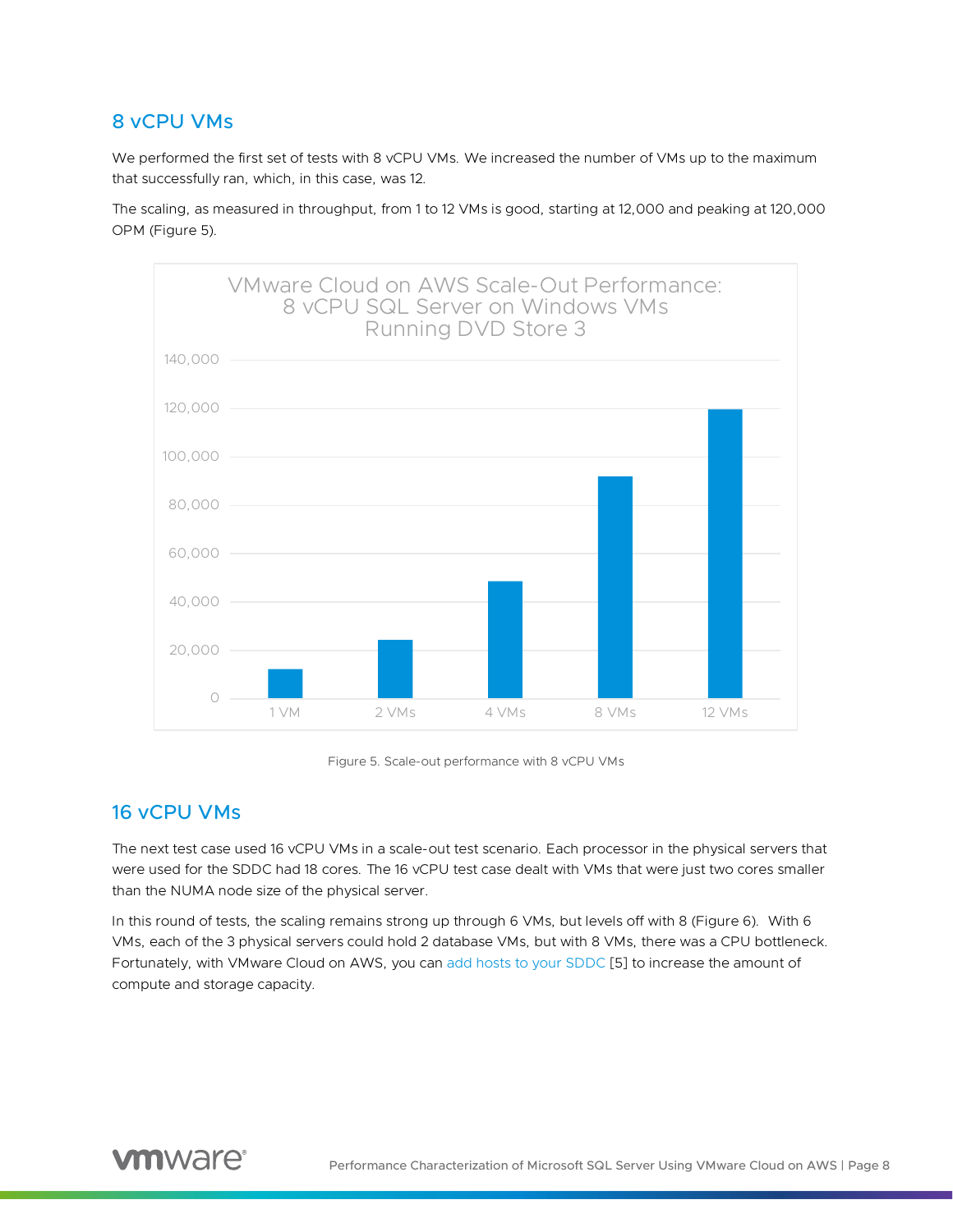

Figure 6. Scale-out performance with 16 vCPU VMs

Each host had 36 cores, with the three-node SDDC having a total of 108 cores. With six 16-vCPU VMs, there were 96 vCPUs allocated, which means that the cloud had 12 cores not allocated to a database VM. With 8 VMs, the number of vCPUs goes up to 128, meaning that there were more vCPUs allocated than the cloud had physical cores. Even with the overprovisioning of vCPUs, the total aggregate database throughput did not drop considerably.

## <span id="page-8-0"></span>**Conclusion**

The results from this performance study show that customers running SQL Server database workloads within VMware Cloud on AWS can expect to attain the high performance that they have come to expect from their on-premises vSphere datacenters.